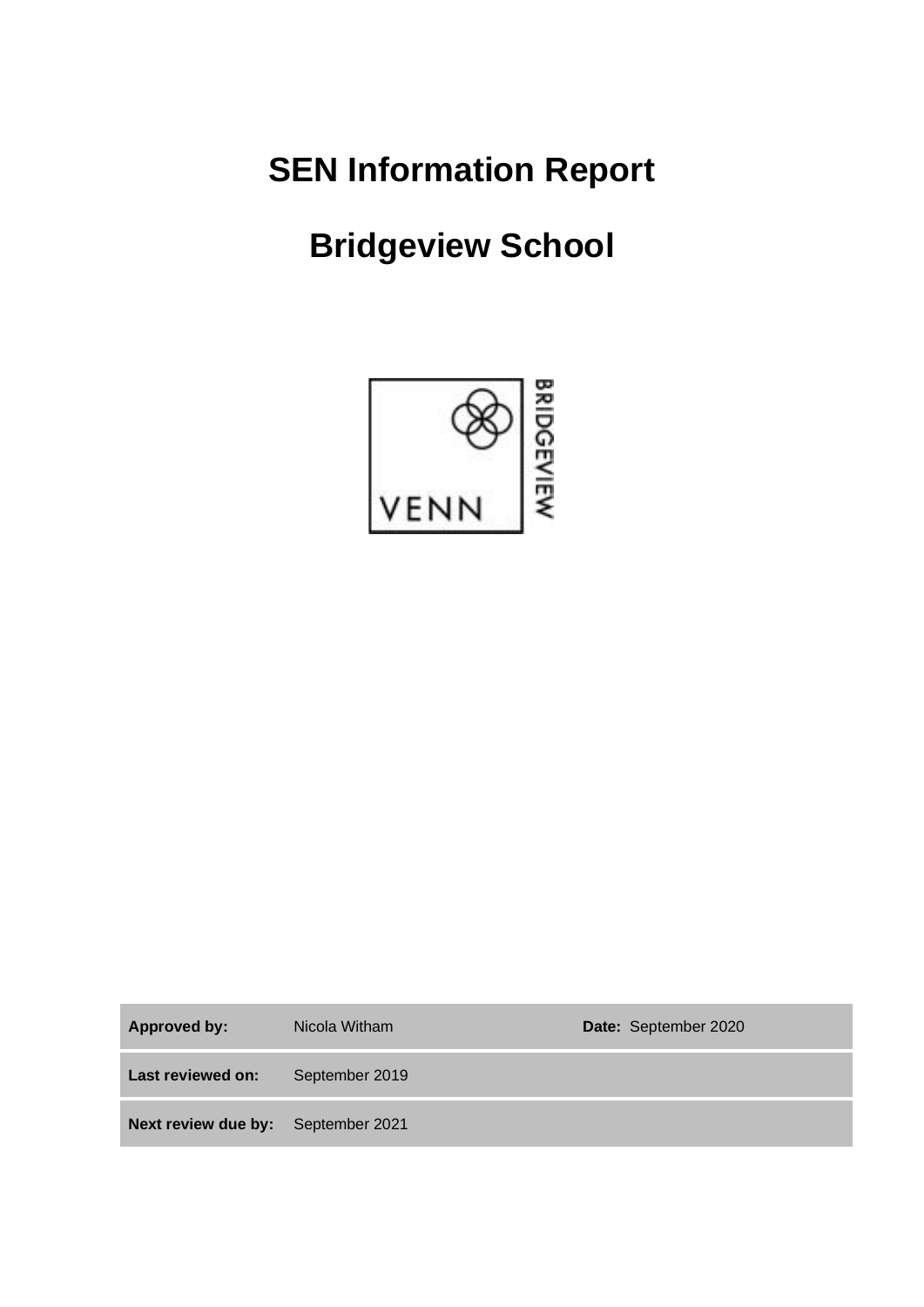## **Contact Details - SENDCO Team**

Judith Burn – [jburn@vennacademy.org](mailto:jburn@vennacademy.org)

Hannah Cundill – [hcundill@vennacademy.org](mailto:hcundill@vennacademy.org)

Anna Hunt – [ahunt@vennacademy.org](mailto:ahunt@vennacademy.org)

### **1.1 The kinds of SEN that are provided for**

- Our school currently provides additional and/or different provision for a range of needs, including: Social, emotional and mental health difficulties, for example, attention deficit hyperactivity disorder (ADHD)
- Communication and interaction, for example, autistic spectrum disorder, Asperger's Syndrome, speech and language difficulties
- Cognition and learning, for example, dyslexia, dyspraxia,
- Sensory and/or physical needs, for example, visual impairments, hearing impairments, processing difficulties, epilepsy

This includes social emotional mental health, speech, language, communication and the broad range of Autistic Spectrum Disorders.

### **1.2 Working with SEN Pupils and assessing their needs**

On admission to Bridgeview School we will assess each pupil's current skills and levels of attainment on entry, and use information from previous settings and Key Stages, where appropriate. Class teachers will make regular assessments of progress for all pupils and hold regular Annual review meetings with pupil, family and other relevant professional agencies. This will also include monitoring in areas other than attainment, for example, social emotional and mental health needs.

#### **1.3 Consulting and involving pupils and parents**

We will work closely with pupils, parents and professional at Bridgeview School.

These conversations ensure that:

- Everyone develops a good understanding of the pupil's areas of strength and difficulty
- We take into account the parents' concerns
- Everyone understands the agreed outcomes sought for the child
- Everyone is clear on any identified next steps.

All pupils in our setting regularly complete and update a 'One Page Profile' or 'All About Me' document. This provides pupils with the opportunity to voice their own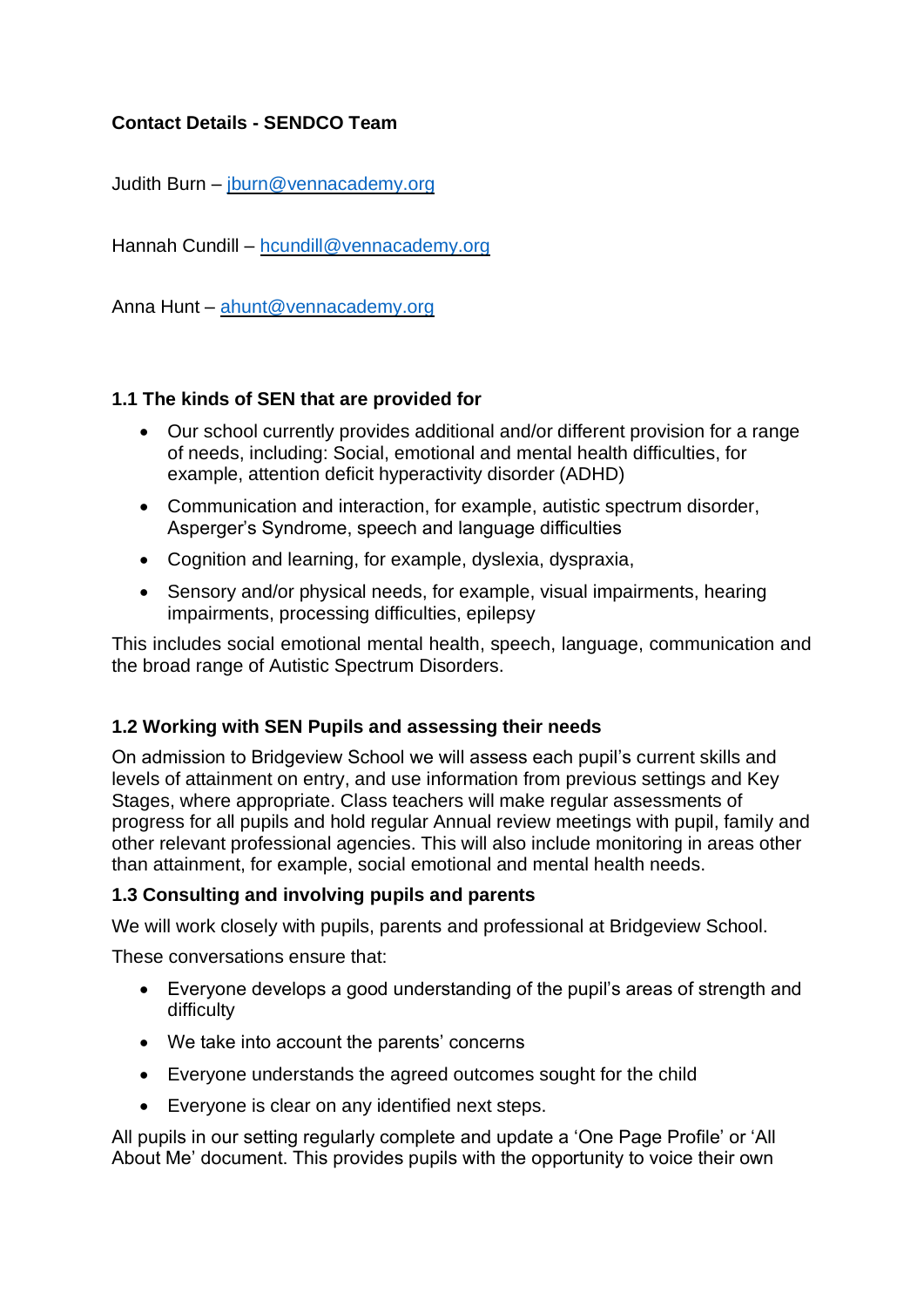views and opinions about how they feel and what areas of their education they would like more support for (when age appropriate).

The following headings are used when completing an 'All About me'.

- What people like and admire about me
- What makes me happy
- How I want to be supported.

All pupils in our setting also regularly complete and update a 'My Safety Plan' document. This is another resource put in place to allow pupils to voice their own opinions.

The following heading are used when completing a 'My Safety Plan'

- At times I feel unsafe when
- I feel more in control of behaviour when
- These are the key adults and children I like to talk to

Our setting has also supported pupils in forming their own 'school council'. The Personal Development team ensure meetings are held every fortnight to support pupils develop their skills of debate and discussion and it also provides another outlet for pupil voice.

All pupils in Bridgeview School have an EHCP

### **1.4 Assessing and reviewing pupils' progress towards outcomes**

Through the vehicle of the Annual Review we will assess and review our pupils progress towards the Outcomes identified in their EHCP.

Prior to the Annual Review the class will work with the SENCO to carry out a clear analysis of the pupil's current presenting needs. This will include:

- The teacher's assessment and experience of the pupil
- Their previous progress, attainment and behavior.
- Other assessments, where relevant
- The individual's development in comparison to their peers and national data
- The views and experience of parents
- The pupil's own views
- Advice from external support services.

All teachers and support staff who work with the pupil will be made aware of their needs, the outcomes sought, the support provided, and any teaching strategies or approaches that are required. We will regularly review the effectiveness of the support and interventions and their impact on the pupil's progress.

### **1.5 Supporting pupils moving between phases and preparing for adulthood**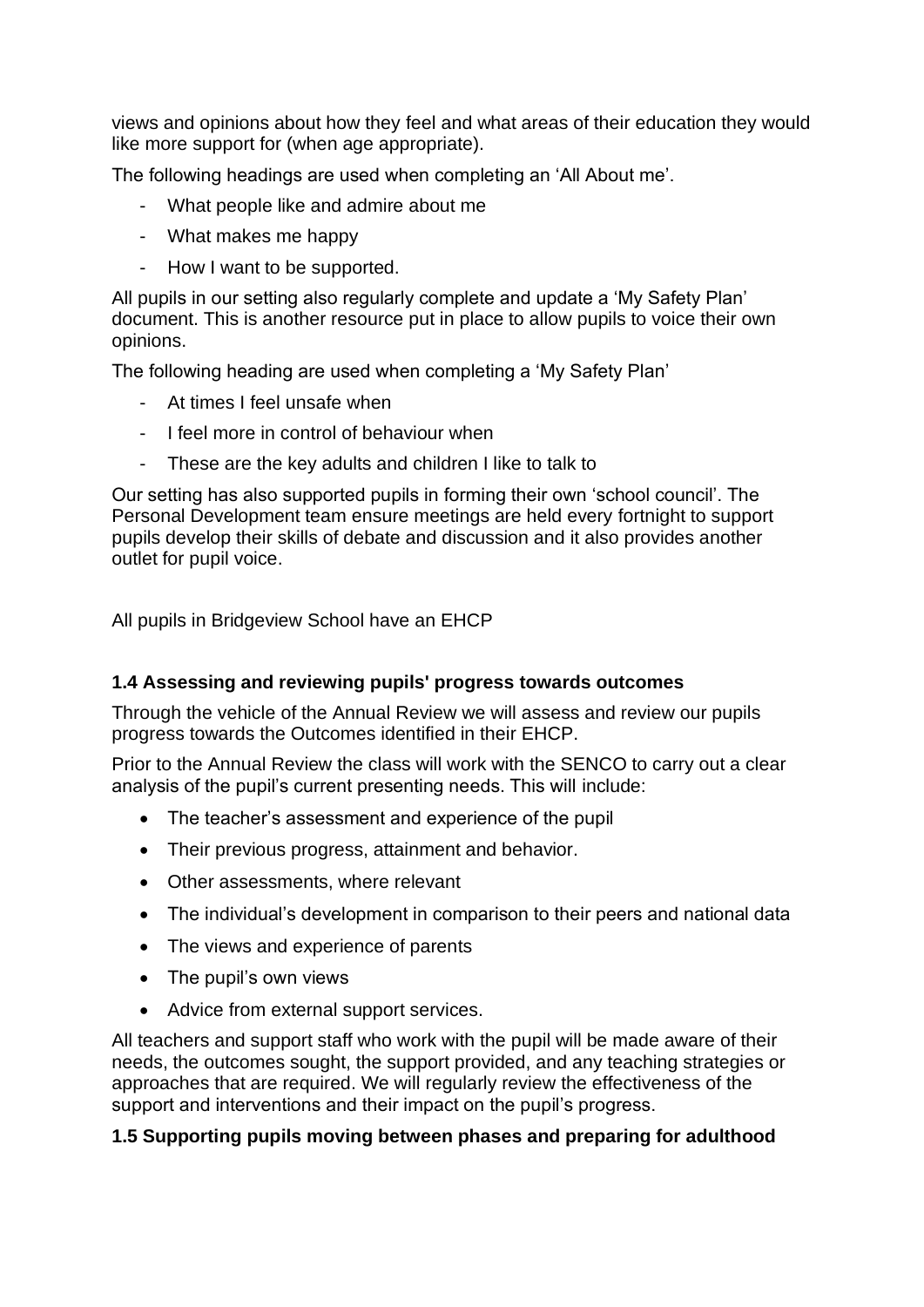We will share information with the school, the pupil is moving to. We will agree with parents and pupils which information will be shared as part of this.

We share our risk assessment which outlines strategies and de-escalation techniques which have been found to work for that individual pupil.

Transition to Senior School is managed by the Transition coordinator. Pupils will visit their senior school supported by a member of the Bridgeview School class staff for as many visits as the school are able to schedule.

## **1.6 Our approach to teaching pupils with SEN**

Teachers are responsible and accountable for the progress and development of all the pupils in their class.

High quality teaching supports all our pupils. The work will be differentiated for individual pupils.

We will also provide the following interventions:

In class TA targeted support Small group and 1:1 work – Around literacy/numeracy/social skills Targeted support in their specific area of need Differentiated support within lessons Specific identified interventions delivered by a trained member of staff Well-being and pastoral support including ELSA delivered by our Personal Development mentor. Increased supervision for some Pupils during unstructured time

A clear behaviour policy implemented consistently by all staff

### **1.7 Adaptations to the curriculum and learning environment**

We make the following adaptations to ensure all pupils' needs are met:

- Differentiating our curriculum to ensure all pupils are able to access it, for example, by grouping, 1:1 work, teaching style, content of the lesson, etc.
- Adapting our resources and staffing
- Using recommended aids, such as laptops, coloured overlays, visual timetables, larger font, etc.
- Differentiating our teaching and learning, for example, giving longer processing times, pre-teaching of key vocabulary, reading instructions aloud, etc.

### **1.8 Additional support for learning**

We have a dedicated team of Support Staff, a Personal Development Team and a Pastoral Team to support the complex needs of our pupils.

Teaching assistants will support pupils on a 1:1 basis and in small groups based on current need at the time and as directed by class teacher.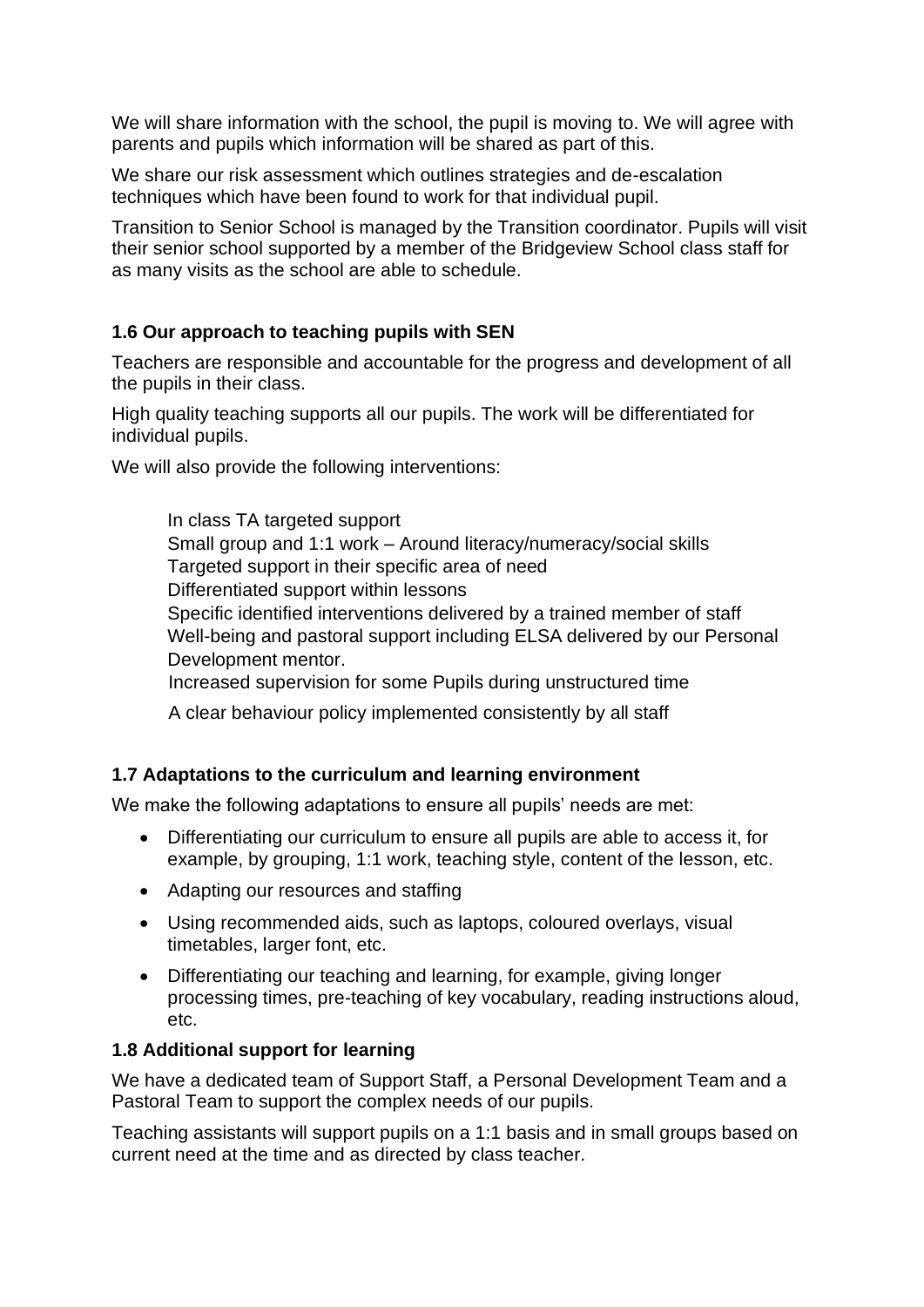When we have concerns that a Pupil will need additional or external support to meet their special educational needs then a request can be made to the Local Authority /service provider and/or other professional support services or voluntary organization which may include:

Educational Psychologist

Speech and Language Service

Social and Communication Panel team

IPASS

National Autistic Society

Social Care

Dyslexia Sparks

**CAMHS** 

KIDS

School Nursing Team

Bereavement Support Team

Northcott Outreach

Tweendykes/Ganton Outreach

Barnardos

This list is not exhaustive. Advice may be sought from one or several service providers when considering the initiation of a statutory assessment.

Throughout this process the local authority has a duty to request the opinions of parents the school and allied professionals.

### **1.9 Expertise and training of staff**

Our SENCO has 5 years of experience in this role and has previously worked for a number of years in Health, has project managed the implementation of new IT systems and managed a Centre for children with special needs and disabilities in Hull.

We currently have an additional two members of staff supporting the SENCO.

We have a team of 26 teaching assistants who are trained to deliver SEN provision.

In the last two academic years, staff have been trained in the following:

Safeguarding Children Awareness

Understanding Dissociation

Visual supports and Structures

Team Teach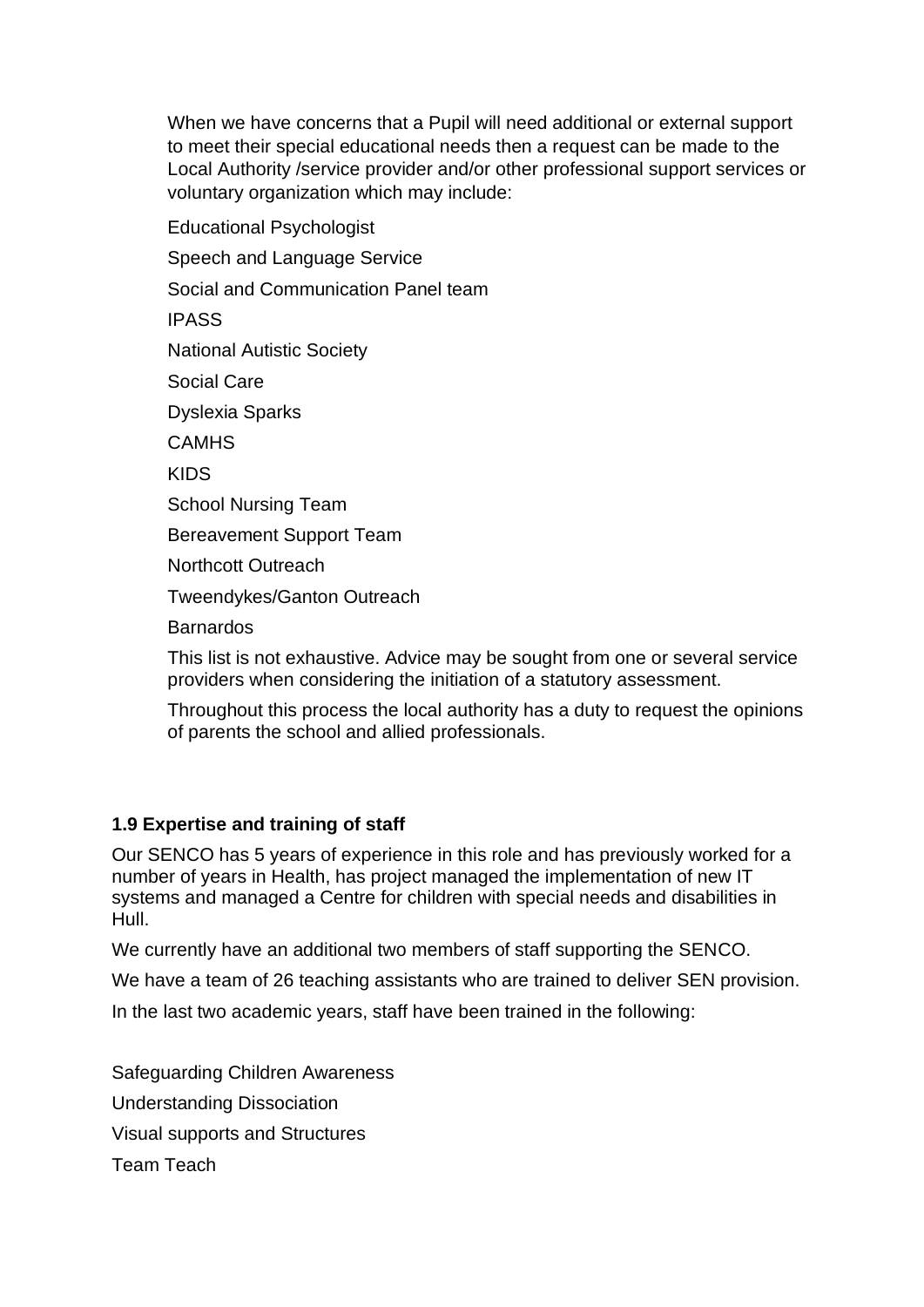Promoting Positive Behaviour

Understanding Autism Anaphylaxis- Recognition and Treatment

Theraplay and Neuroscience, Attachment and impact on resilience.

Autistic Spectrum Disorder online course

Attention Deficit Hyperactivity Disorder online course

Sensory Processing Disorder

We have two members of staff trained as Attachment leads

We use specialist staff for ELSA interventions.

## **1.10 Securing equipment and facilities**

▪ The type of support, equipment and facilities needed to support children with SEN is led by the child's individual need. Children with an 'Education, Health Care Plan' (EHCP) will have an amount of time to be given as a minimum, to ensure that they are able to meet their targets. Their EHCP clearly lays out the type of support needed as a recommendation. They will also receive additional support linked to their needs. This

support may take various forms:

- **In class support from teaching assistants**
- Small group support
- Specialist 1:1 support
- **EXECUTE:** Support from external agencies
- **Provision of specialist resources**
- Children are given additional and differentiated support and interventions are put in place to support their learning and the impact of that provision measured.

## **1.11 Evaluating the effectiveness of SEN provision**

We evaluate the effectiveness of provision for pupils with SEN by:

- Reviewing pupils' individual progress towards their targets each term
- Regularly reviewing the impact of identified interventions
- Annual and Interim EHCP reviews
- Monitoring by the SENCO
- Using provision maps to measure progress

### **1.12 Enabling pupils with SEN to engage in activities available to those in the school who do not have SEN**

All of our extra-curricular activities and school visits are available to all our pupils, following a review of each pupil's risk assessment and having received parental consent.

All pupils are encouraged to go on our annual residential trip to Robin Hoods Bay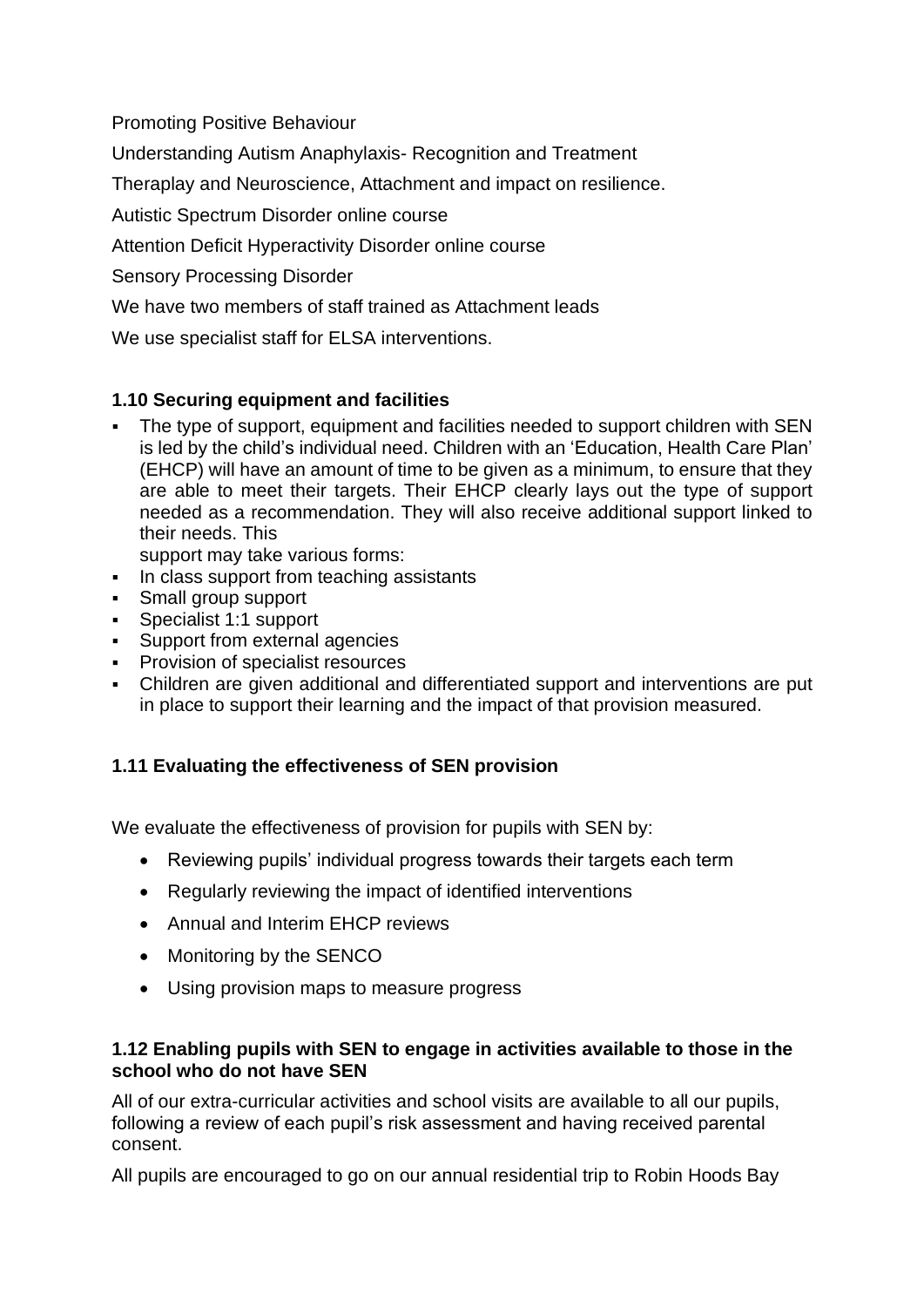All pupils are encouraged to take part in sports day/school plays/special workshops, etc.

We are an inclusive setting and no pupil will ever be excluded from taking part in these activities because of their SEN or disability.

• Our school's accessibility plan is on our website

#### **1.13 Support for improving emotional and social development**

We provide support for pupils to improve their emotional and social development in the following ways:

- Pupils with SEN are encouraged to be part of the school council
- Pupils with SEN are also encouraged to be part of our friendship group to promote teamwork/building friendships etc.
- We promote Pupil Voice across the setting
- Personal Development work 1:1 and group work with identified pupils.
- Emotional Wellbeing staff and sensory room.

We have a zero-tolerance approach to bullying.

### **1.14 Working with other agencies**

As a setting we work closely with external agencies including Health, Social Care,

The Local Authority and with the Voluntary Sector including KIDS to meet our pupils SEN needs and to support our families.

Any Annual or Termly review meetings do include invitations to appropriate professions inviting them to attend and contribute.

We work closely with CAMHS and meet termly with them. Northcott Outreach visit termly to review pupil plans. The Virtual School are in regular contact in relation to our LCA pupils.

We also work across boundary with NE Lincolnshire, Lincolnshire, York and Doncaster Local Authorities.

### **1.15 Complaints about SEN provision**

Complaints about SEN provision in our school should be made to the Head Teacher in the first instance. They will then be investigated using the school's complaints policy.